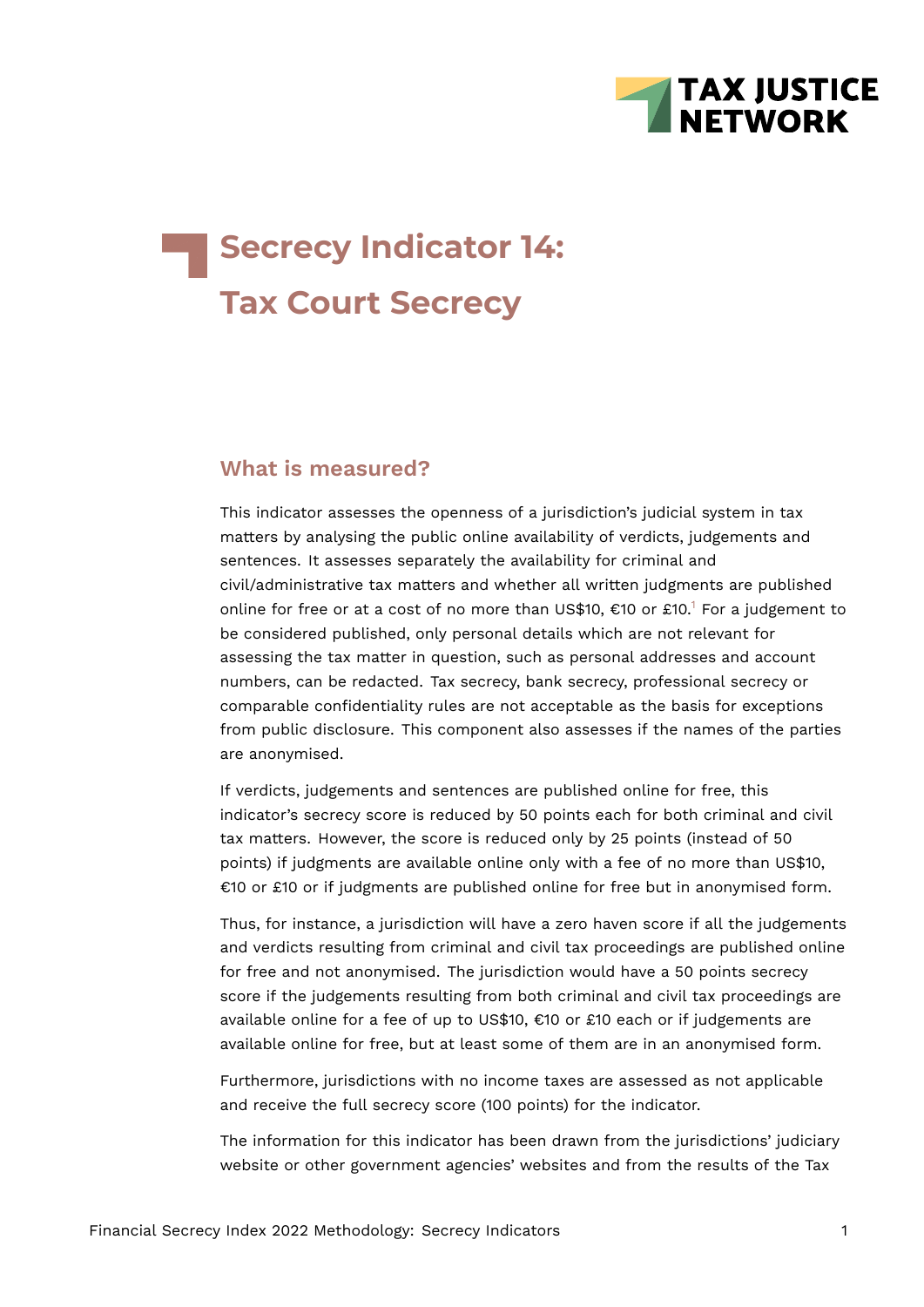<span id="page-1-1"></span>Justice Network's 2021 Survey and earlier surveys.[2](#page-7-1) Government websites were consulted to ensure that both criminal and civil tax judgments are effectively available with full text and that technical problems do not prevent access to information.

We have concluded that judgments are available online for free only when we were able to download a sample of judgments from different courts. If we were not able to download a sample of judgments or if it appeared that only a few judgments were published but not all of them, we have considered that not all judgments are available online in full.

Moreover, to ensure that no obstacles can hinder the online availability of the data, we consider court judgments to be publicly available online when it is not necessary to establish complex payment or user registration arrangements for accessing the data (eg registration of bank account, requirement of a local identification number or sending a request by post). The secrecy scoring matrix is shown in Table [1](#page-1-0), with full details of the assessment logic given in Table [2.](#page-3-0)

<span id="page-1-0"></span>

|  |  |  |  |  |  | Table 1. Secrecy Scoring Matrix: Secrecy Indicator 14 |  |
|--|--|--|--|--|--|-------------------------------------------------------|--|
|--|--|--|--|--|--|-------------------------------------------------------|--|

| <b>Regulation</b>                |                                                                                                                       | <b>Secrecy Score</b><br><b>Assessment</b><br>[Secrecy Score:<br>100 points = $full$<br>secrecy;<br>$0$ points = full<br>transparency] |
|----------------------------------|-----------------------------------------------------------------------------------------------------------------------|---------------------------------------------------------------------------------------------------------------------------------------|
| Criminal tax judgements/verdicts | Not available online<br>Always available up to US\$10, €10 or £10,<br>or available for free but in anonymised<br>form | 50<br>25                                                                                                                              |
|                                  | Always available online for free                                                                                      | 0                                                                                                                                     |
| Civil tax judgments/verdicts     | Not available online<br>Always available up to US\$10, €10 or £10,<br>or available for free but in anonymised<br>form | 50<br>25                                                                                                                              |
|                                  | Always available online for free                                                                                      | 0                                                                                                                                     |

### **Why is this important?**

<span id="page-1-2"></span>The public's right to open courts is well established in most countries, regardless of whether the legal system is rooted in common law or civil law.[3](#page-7-2) Public availability of verdicts is often considered to be an important pillar of a modern democratic state, directly derived from a jurisdiction's constitution and/or the principle of the rule of law, on which the legitimacy of the entire judicial process hinges.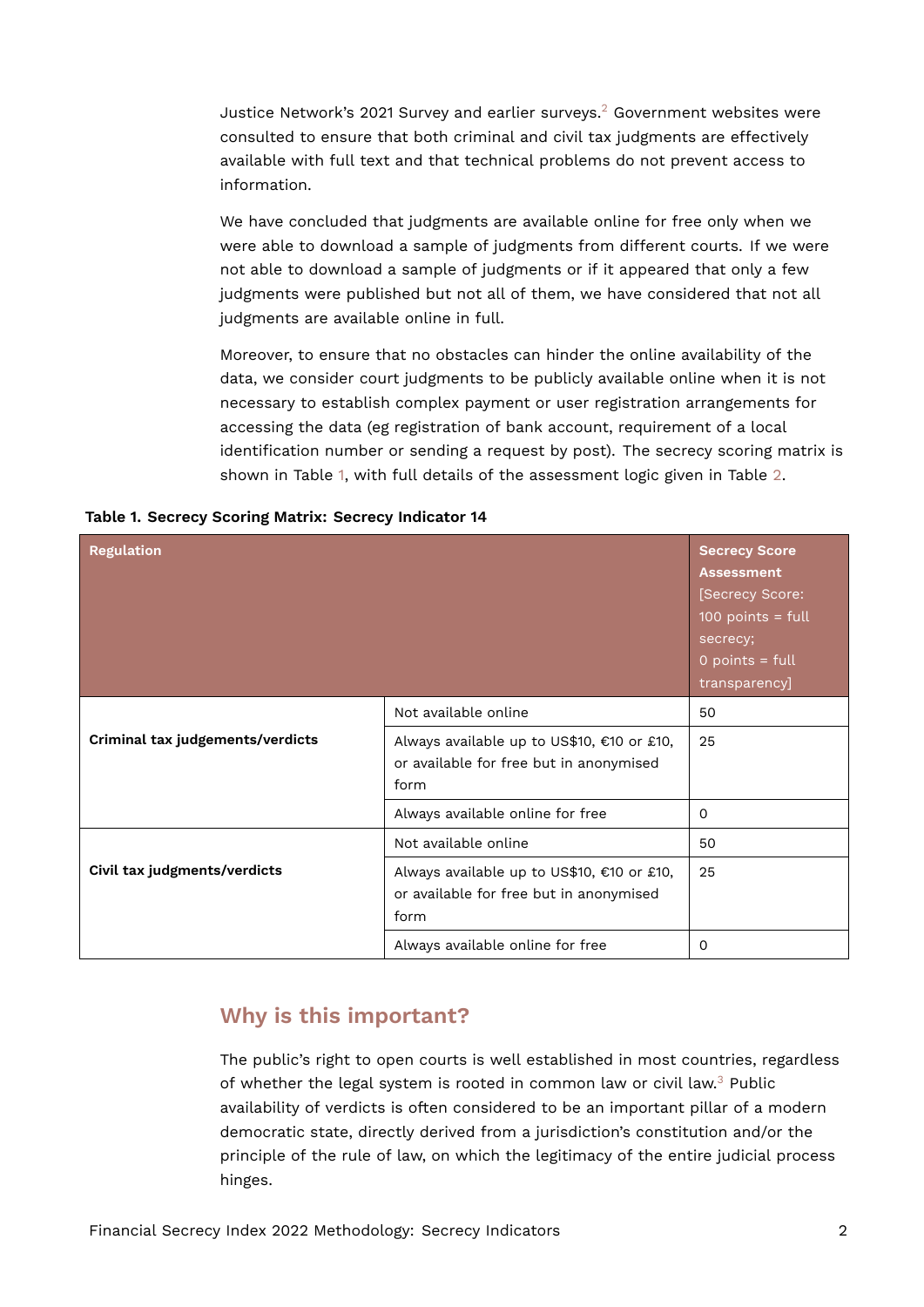Preventing public access to tax court judgments may result in important court decisions that have an impact on public revenue being made without the public's knowledge. As such, it limits the access to information required to exercise the right to protest or criticise decisions, to determine the need for a policy change, or to engage with the court through an "amicus curiae" process. In some jurisdictions, only "important" or "relevant" court verdicts are said to be chosen by judges or others to be made public. However, this selection process of relevant cases is inevitably subjective and, thus, rife with risk that cases considered to be relevant by some parts of the public remain out of reach of legitimate scrutiny.

Furthermore, court adjudications usually provide an essential part of the application of the laws by setting precedents and, therefore, provide clarity among citizens about the right way to interpret the law. They are also often an important driver of policy changes and legislative action by exposing gaps and loopholes in, or unintended consequences of, laws and regulations. Not disclosing judgements therefore cuts off an important feedback loop for policy-makers. It may lead over time to flawed legislation as well as to a low deterrence effect, impaired law enforcement by prosecutorial authorities, and tax administrations' failure to collect taxes as intended by parliament. Without public access to all tax verdicts, meaningful empirical research about the outcomes of tax trials, especially with respect to large taxpayers, is near impossible; and sweetheart deals at court and undue political interference in the administration can neither be detected nor ruled out.

<span id="page-2-0"></span>Nonetheless, in practice, in some countries tax judgements are not published. Privacy arguments or official "tax secrecy" legislation, which may have the power to override the open court principle, are sometimes used as justification for non-disclosure of verdicts. This practice creates fundamental conflicts with the rule of law. While all tax verdicts should be public, to address data protection concerns, specific personal data of taxpayers (dates of birth, addresses, names of children, bank account numbers, etc.) could be redacted from verdicts, and their reporting could be restricted. These details are not required for judicial decision making and hence removing them does not conflict with the open court principle.[4](#page-7-3) This approach balances the taxpayer's right to privacy over their personal affairs and to informational self-determination, and the public's right to transparent judicial tax verdicts. Nonetheless, we consider that public availability of the names of the parties (plaintiff, defendant) is relevant for contextual research and media purposes, to ensure accountability. While anonymisation in exceptional circumstances, such as to protect victims' lives or minors (as for example, in Estonia $^5$  $^5$  and Taiwan $^6$  $^6$ ) is acceptable, anonymisation of all or most decisions may create obstacles for the process of researching and analysing decisions.

<span id="page-2-2"></span><span id="page-2-1"></span>The secrecy emanating from not publishing tax judgements and verdicts shields both domestic and non-resident actors involved in domestic economic activity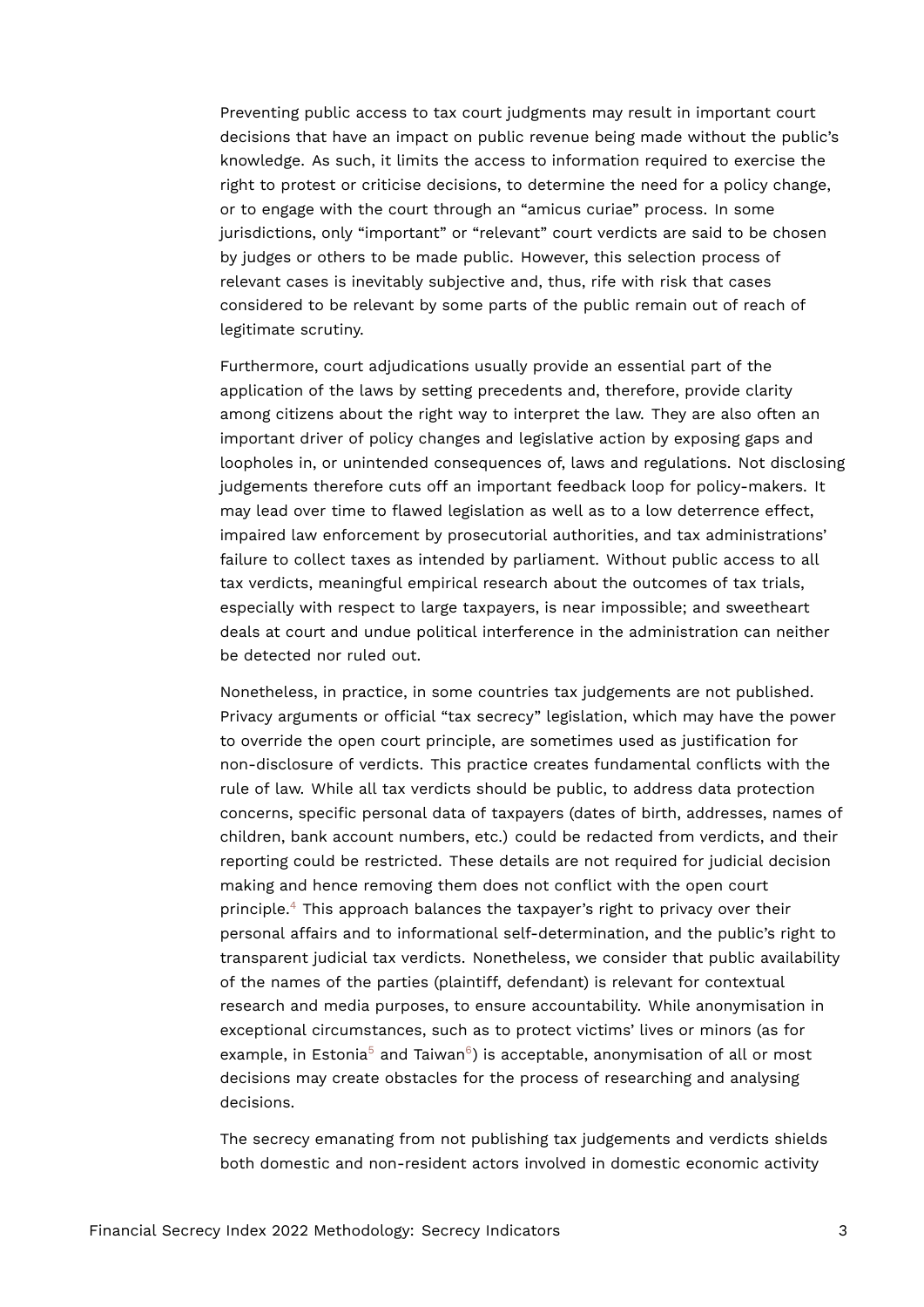who seek to aggressively minimise their tax payments from public scrutiny. For example, any non-resident individual or multinational company fearing spontaneous tax information exchange with home jurisdiction authorities may feel reassured to invest in jurisdictions with strict tax secrecy provisions that allow them to intervene to postpone or even prevent that exchange from happening while keeping the decision far from the public eyes.

Similarly, in the context of tax wars (or "tax competition"), non-resident individuals and companies may be given special tax deals by local administrations in the race to the bottom which may not withstand legal or public scrutiny. While limited access to information about special tax deals brokered between taxpayers and the tax administration is a different problem to tax court secrecy (and is dealt with in Secrecy Indicator  $9^7$  $9^7$ ), the latter can act as an important backstop for the former in case for some reason a non-resident is taken to court.

<span id="page-3-1"></span>Therefore, without public scrutiny, the risk of (undetected) biases by tax administrations and courts in favour of non-resident investors increases.

The reason why we place emphasis on free data access is because if relevant data can only be accessed by paying a fee, it can be prohibitively expensive to import this data or to access sufficient cases for research/media purposes, even when the cost per record is low. This creates substantial hurdles for making comparisons between jurisdictions and new creative data usages.[8](#page-8-0)

<span id="page-3-0"></span>**All underlying data, including the sources we use for each jurisdiction, can be viewed in the [country profiles](https://fsi.taxjustice.net/country-detail) on the Financial Secrecy Index website.**

| ID  | <b>ID description</b>                                                                                                                             | <b>Answers</b><br>(Codes applicable for all questions:<br>-2: Unknown; -3: Not Applicable)                                                                                                                                                                                                                   | <b>Valuation Secrecy Score</b>                     |
|-----|---------------------------------------------------------------------------------------------------------------------------------------------------|--------------------------------------------------------------------------------------------------------------------------------------------------------------------------------------------------------------------------------------------------------------------------------------------------------------|----------------------------------------------------|
| 409 | Is the full text of judgements /<br>verdicts issued by criminal tax<br>courts published online for free, or<br>for a cost of up to 10 €/US\$/GBP? | 0: No, full text of verdicts is not<br>always online (up to 10€/US\$/GBP);<br>1: Yes, full text of verdicts is<br>always online but only at a cost<br>of up to 10 €/U\$/GBP, or it is<br>always available for free but in<br>anonymised form; 2: Yes, full text<br>of verdicts is always online for<br>free. | $<-0$ : 50 points<br>1: $25$ points<br>2: 0 points |

|  | Table 2. Assessment Logic: Secrecy Indicator 14 - Tax Court Secrecy |
|--|---------------------------------------------------------------------|
|--|---------------------------------------------------------------------|

<span id="page-3-2"></span>…continues on next page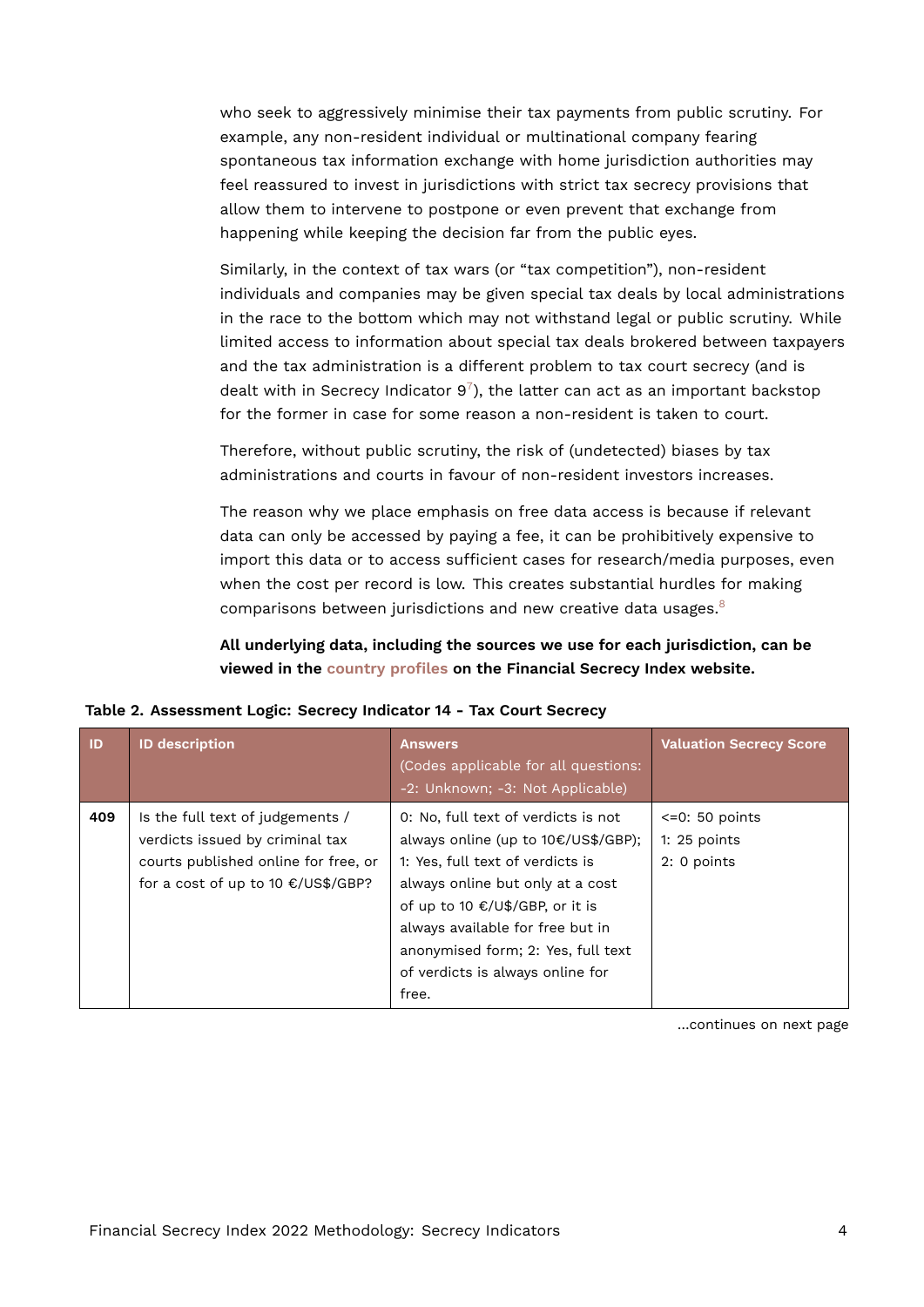#### Continuing from previous page…

| <b>ID</b> | <b>ID description</b>                                                                                                                          | <b>Answers</b><br>(Codes applicable for all questions:<br>-2: Unknown; -3: Not Applicable)                                                                                                                                                                                                                    | <b>Valuation Secrecy Score</b>                     |
|-----------|------------------------------------------------------------------------------------------------------------------------------------------------|---------------------------------------------------------------------------------------------------------------------------------------------------------------------------------------------------------------------------------------------------------------------------------------------------------------|----------------------------------------------------|
| 410       | Is the full text of judgements /<br>verdicts issued by civil tax courts<br>published online for free, or for a<br>cost of up to 10 €/US\$/GBP? | 0: No, full text of verdicts is not<br>always online (up to 10€/US\$/GBP);<br>1: Yes, full text of verdicts is<br>always online but only at a cost<br>of up to 10 €/US\$/GBP, or it is<br>always available for free but in<br>anonymised form; 2: Yes, full text<br>of verdicts is always online for<br>free. | $<-0$ : 50 points<br>1: $25$ points<br>2: 0 points |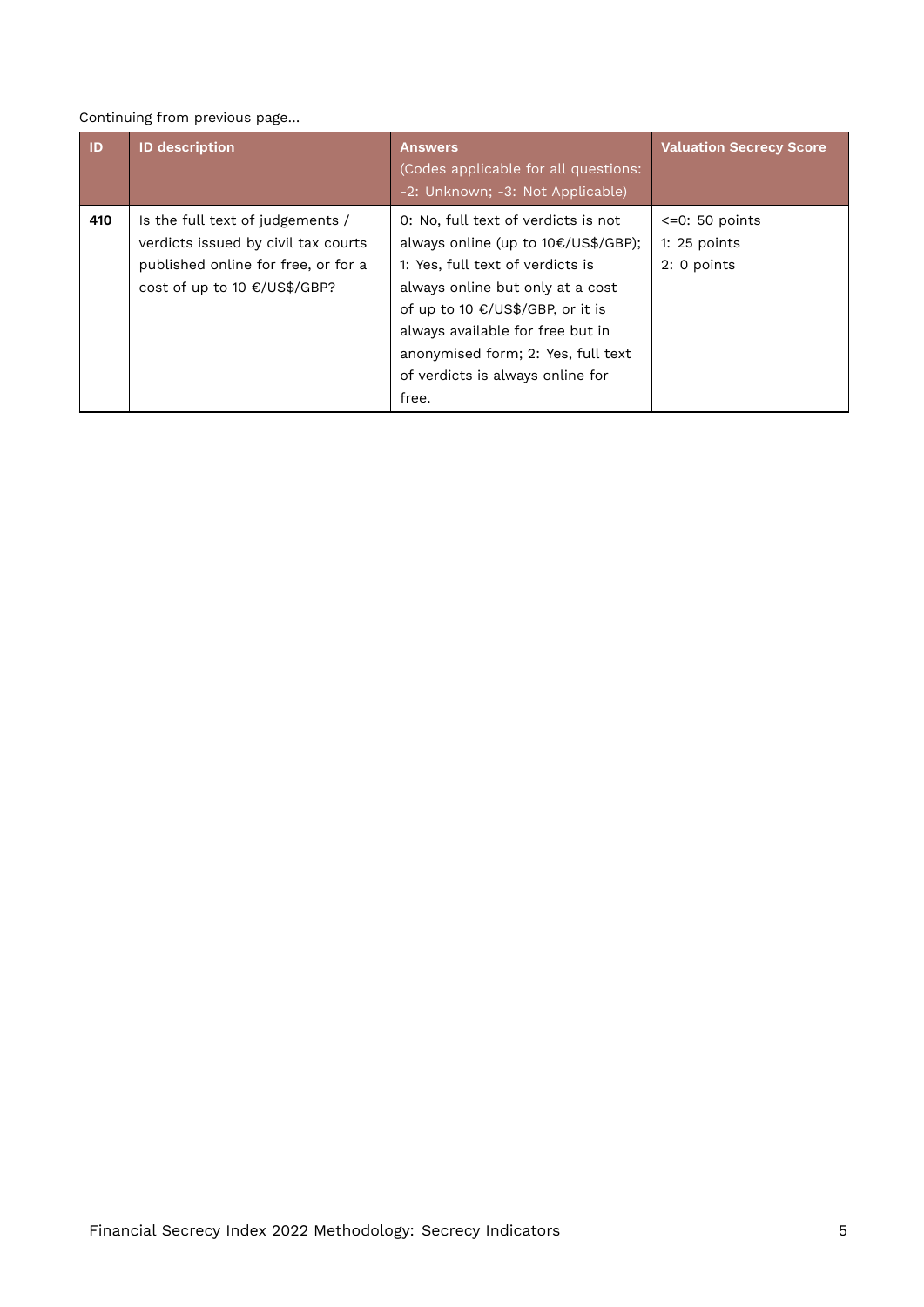## **Results Overview**

#### **Figure 1. Tax Court Secrecy: Secrecy Score Overview**

| ID        | <b>MY</b> | LU.       | <b>ZA</b> | AT             | <b>BM</b> | CK        | <b>DE</b> | ES.       | GI        | <b>HU</b> | <b>KN</b>   | LR.       | M <sub>T</sub> | <b>NO</b> | <b>PK</b> | <b>RU</b> | <b>SM</b> | <b>US</b> | VU        |           |
|-----------|-----------|-----------|-----------|----------------|-----------|-----------|-----------|-----------|-----------|-----------|-------------|-----------|----------------|-----------|-----------|-----------|-----------|-----------|-----------|-----------|
| FI        | LT        | KR        | <b>XK</b> | <b>AS</b>      | <b>BH</b> | <b>CH</b> | CZ.       | EG.       | GH        | <b>HR</b> | <b>IP</b>   | LK.       | <b>MS</b>      | <b>NL</b> | <b>PH</b> | <b>RS</b> | <b>SI</b> | TZ.       | VN        |           |
| <b>CR</b> | KZ.       | <b>CL</b> | <b>UA</b> | A <sub>O</sub> | <b>BG</b> | BZ.       | CY.       | EC.       | GG        | HK.       | $ 0\rangle$ | LI.       | <b>MH</b>      | <b>NG</b> | PE.       | <b>RO</b> | <b>SG</b> | π         | Μ         |           |
| <b>CA</b> | KE.       | <b>AD</b> | <b>SK</b> | <b>AL</b>      | BE.       | <b>BW</b> | <b>CW</b> | DZ.       | GD        | GU        | JE.         | LC.       | <b>ME</b>      | <b>NA</b> | <b>PA</b> | <b>OA</b> | <b>SE</b> | TR        | VG        |           |
| <b>BR</b> | IS        | EE.       | <b>PL</b> | $\mathsf{A}$   | <b>BD</b> | <b>BS</b> | <b>CO</b> | DO        | <b>GB</b> | <b>GT</b> | IT          | LB        | MC.            | <b>MX</b> | <b>OM</b> | PY        | <b>SC</b> | <b>TN</b> | <b>VE</b> |           |
| AU        | IL        | <b>TW</b> | <b>MO</b> | AG             | <b>BB</b> | <b>BO</b> | <b>CN</b> | <b>DM</b> | <b>FR</b> | <b>GR</b> | IN          | KY.       | <b>MA</b>      | <b>NV</b> | NZ.       | PT        | <b>SA</b> | TН        | <b>VC</b> |           |
| AR.       | IE.       | <b>SV</b> | <b>MK</b> | <b>AE</b>      | <b>AW</b> | <b>BN</b> | <b>CM</b> | DK.       | FI.       | <b>GM</b> | <b>IM</b>   | <b>KW</b> | LV             | <b>MU</b> | <b>NR</b> | <b>PR</b> | <b>RW</b> | TC.       | <b>UY</b> | <b>WS</b> |

| Moderately Secretive < |                  |                   | $\blacktriangleright$ Extremely Secretive |
|------------------------|------------------|-------------------|-------------------------------------------|
| 0 to $<$ 25            | 25 to $<$ 50     | 50 to $<$ 75      | 75 to 100                                 |
| 11% (16 countries)     | 1% (1 countries) | 8% (11 countries) | 80% (113 countries)                       |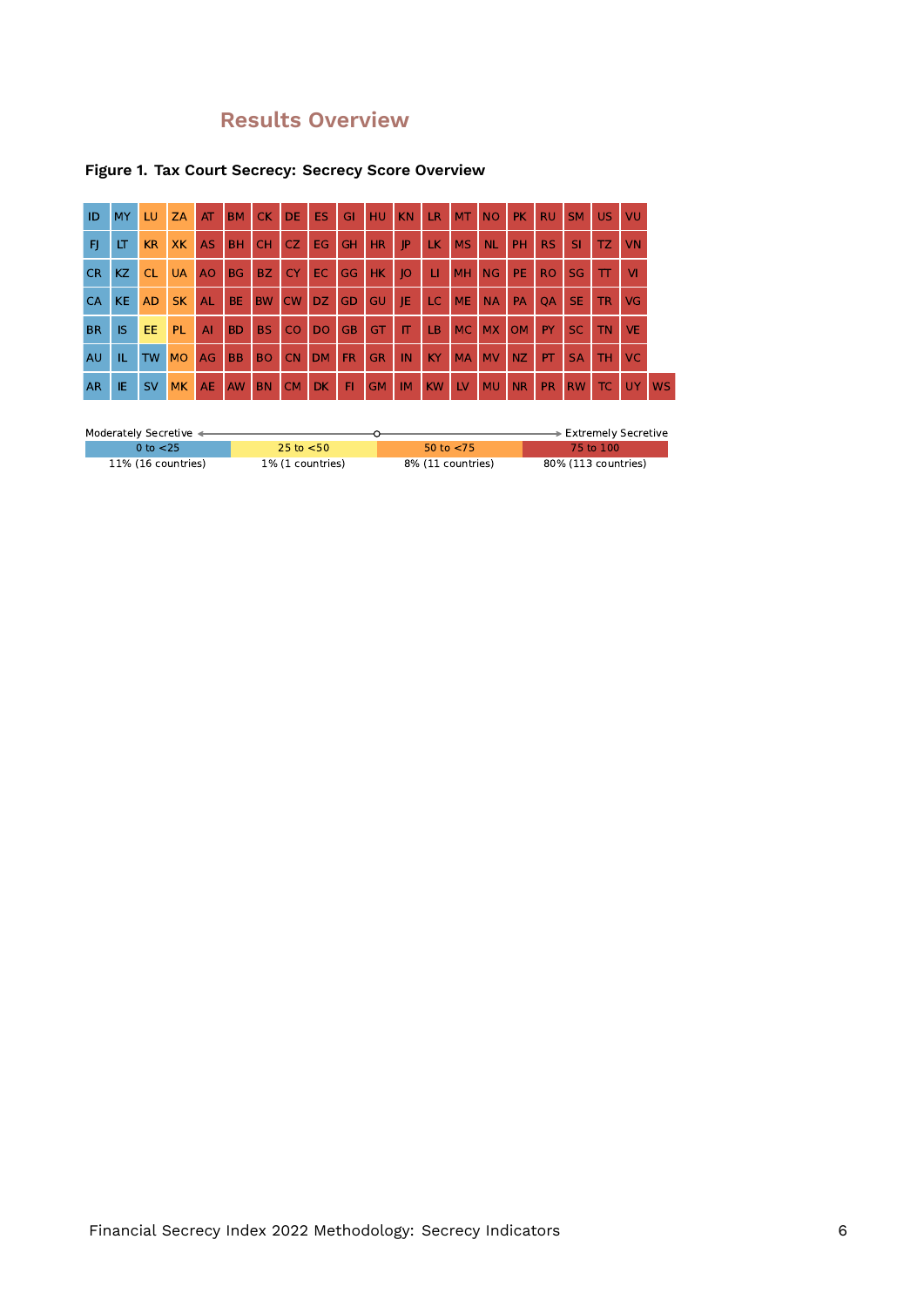**Figure 2. Tax Court Secrecy: Secrecy Scores**

| <b>Secrecy score</b>              |     | <b>ISO2: Country Name</b> | <b>Secrecy score</b> | <b>ISO2: Country Name</b> |                                   |  |  |
|-----------------------------------|-----|---------------------------|----------------------|---------------------------|-----------------------------------|--|--|
| 50                                |     | AD: Andorra               | 100                  | KW:                       | Kuwait                            |  |  |
| 100                               | AE: | United Arab Emirates      | 100                  | KY:                       | Cayman Islands                    |  |  |
| 100                               | AG: | Antigua and Barbuda       | 0                    | KZ:                       | Kazakhstan                        |  |  |
| 100                               | AI: | Anguilla                  | 100                  | LB:                       | Lebanon                           |  |  |
| 100                               | AL: | Albania                   | 100                  | LC:                       | St. Lucia                         |  |  |
| 100                               | AO: | Angola                    | 100                  | LI:                       | Liechtenstein                     |  |  |
| 0                                 | AR: | Argentina                 | 100                  | LK:                       | Sri Lanka                         |  |  |
| 100                               | AS: | American Samoa            | 100                  | LR:                       | Liberia                           |  |  |
| 100                               | AT: | Austria                   | 0                    | LT:                       | Lithuania                         |  |  |
| 0                                 |     | AU: Australia             | 50                   | LU:                       | Luxembourg                        |  |  |
| 100                               |     | AW: Aruba                 | 100                  | LV:                       | Latvia                            |  |  |
| 100                               | BB: | <b>Barbados</b>           | 100                  | MA:                       | Morocco                           |  |  |
| 100                               | BD: | Bangladesh                | 100                  | MC:                       | Monaco                            |  |  |
| 100                               | BE: | Belgium                   | 100                  | ME:                       | Montenegro                        |  |  |
| 100                               | BG: | <b>Bulgaria</b>           | 100                  | MH.                       | Marshall Islands                  |  |  |
| 100                               | BH: | Bahrain                   | 50                   | MK:                       |                                   |  |  |
| 100                               | BM: | Bermuda                   | 50                   |                           | North Macedonia<br>MO: Macao      |  |  |
| 100                               | BN: | <b>Brunei</b>             | 100                  |                           |                                   |  |  |
| 100                               | BO: | Bolivia                   |                      | MS:                       | Montserrat                        |  |  |
| 0                                 | BR: | Brazil                    | 75                   | MT.                       | Malta                             |  |  |
| 100                               | BS: | Bahamas                   | 100                  | MU:                       | Mauritius                         |  |  |
| 100                               | BW: | Botswana                  | 100                  | MV.                       | Maldives                          |  |  |
| 100                               | BZ: | Belize                    | 100                  | MX:                       | Mexico                            |  |  |
|                                   | CA: | Canada                    | $\mathbf 0$          | MY:                       | Malaysia                          |  |  |
| 0<br>100                          | CH: | Switzerland               | 100                  | NA:                       | Namibia                           |  |  |
|                                   |     |                           | 100                  | NG:                       | Nigeria                           |  |  |
| 100                               | CK: | Cook Islands              | 100                  | NL:                       | Netherlands                       |  |  |
| 50                                | CL: | Chile                     | 100                  | NO.                       | Norway                            |  |  |
| 100                               |     | CM: Cameroon              | 100                  | NR:                       | Nauru                             |  |  |
| 100                               | CN: | China                     | 100                  | NZ:                       | New Zealand                       |  |  |
| 100                               | CO: | Colombia                  | 100                  | OM:                       | Oman                              |  |  |
| 0                                 | CR: | Costa Rica                | 100                  | PA:                       | Panama                            |  |  |
| 100                               |     | CW: Curacao               | 100                  | PE:                       | Peru                              |  |  |
| 100                               | CY: | Cyprus                    | 100                  | PH:                       | Philippines                       |  |  |
| 100                               | CZ. | Czechia                   | 100                  | PK:                       | Pakistan                          |  |  |
| 100                               | DE: | Germany                   | 50                   | PL:                       | Poland                            |  |  |
| 100                               | DK: | Denmark                   | 100                  | PR:                       | Puerto Rico                       |  |  |
| 100                               |     | DM: Dominica              | 100                  | PT:                       | Portugal                          |  |  |
| 100                               | DO: | Dominican Republic        | 100                  | PY:                       | Paraguay                          |  |  |
| 100                               | DZ: | Algeria                   | 100                  | QA:                       |                                   |  |  |
| 100                               | EC: | Ecuador                   |                      |                           | Qatar                             |  |  |
| 25                                | EE: | Estonia                   | 100                  | RO:                       | Romania                           |  |  |
| 100                               | EG: | Egypt                     | 100                  | RS:                       | Serbia                            |  |  |
| 100                               | ES: | Spain                     | 100                  | RU.                       | Russia                            |  |  |
| 100                               | FI: | Finland                   | 100                  | RW:                       | Rwanda                            |  |  |
| 0                                 | FJ: | Fiji                      | 100                  | SA:                       | Saudi Arabia                      |  |  |
| 100                               | FR: | France                    | 100                  | SC:                       | Seychelles                        |  |  |
| 100                               | GB: | United Kingdom            | 100                  | SE:                       | Sweden                            |  |  |
| 100                               | GD: | Grenada                   | 100                  | SG:                       | Singapore                         |  |  |
| 100                               |     | GG: Guernsey              | 100                  | SI:                       | Slovenia                          |  |  |
| 100                               | GH: | Ghana                     | 50                   | SK:                       | Slovakia                          |  |  |
| 100                               | GI: | Gibraltar                 | 100                  | SM:                       | San Marino                        |  |  |
| 100                               |     | GM: Gambia                | 0                    | SV:                       | El Salvador                       |  |  |
| $100 -$                           | GR: | Greece                    | 100                  | TC:                       | Turks and Caicos Islands          |  |  |
| 100                               | GT: | Guatemala                 | 100                  | TH:                       | Thailand                          |  |  |
| 100                               | GU: | Guam                      | 100                  | TN:                       | Tunisia                           |  |  |
| 100                               | HK: | Hong Kong                 | 100                  | TR:                       | Turkey                            |  |  |
|                                   |     |                           | 100                  | TT:                       | Trinidad and Tobago               |  |  |
| 100                               | HR: | Croatia                   | 0                    | TW:                       | Taiwan                            |  |  |
| 100                               | HU: | Hungary                   | 100                  | TZ:                       | Tanzania                          |  |  |
| 0                                 | ID: | Indonesia                 | 50                   | UA:                       | Ukraine                           |  |  |
| 0                                 | IE: | Ireland                   | 100                  | US:                       | <b>United States</b>              |  |  |
| $\mathbf 0$                       | IL: | Israel                    | 100                  | UY.                       |                                   |  |  |
| 100                               | IM: | Isle of Man               |                      |                           | Uruguay                           |  |  |
| $100 -$                           | IN: | India                     | 100                  | VC:                       | St. Vincent and the Grenadines    |  |  |
| 0                                 | IS. | Iceland                   | 100                  | VE:                       | Venezuela                         |  |  |
| 100                               | IT: | Italy                     | 100                  | VG:                       | British Virgin Islands            |  |  |
| 100                               | JE: | Jersey                    | 100                  | VI:                       | US Virgin Islands                 |  |  |
| 100                               | IO: | Jordan                    | 100                  | VN:                       | Vietnam                           |  |  |
| 100                               | JP: | Japan                     | 100                  | VU:                       | Vanuatu                           |  |  |
| 0                                 | KE. | Kenya                     | 100                  | WS:                       | Samoa                             |  |  |
| 100                               | KN: | St. Kitts and Nevis       | 50                   | XK:                       | Kosovo                            |  |  |
| 50                                | KR: | South Korea               | 50                   | ZA:                       | South Africa                      |  |  |
|                                   |     |                           |                      |                           |                                   |  |  |
|                                   |     |                           | <b>Secrecy Score</b> |                           |                                   |  |  |
| Moderately Secretive $\leftarrow$ |     |                           | ᢦ                    |                           | $\Rightarrow$ Extremely Secretive |  |  |
| $0$ to $<$ 25                     |     | $25$ to $< 50$            | 50 to $<$ 75         |                           | 75 to 100                         |  |  |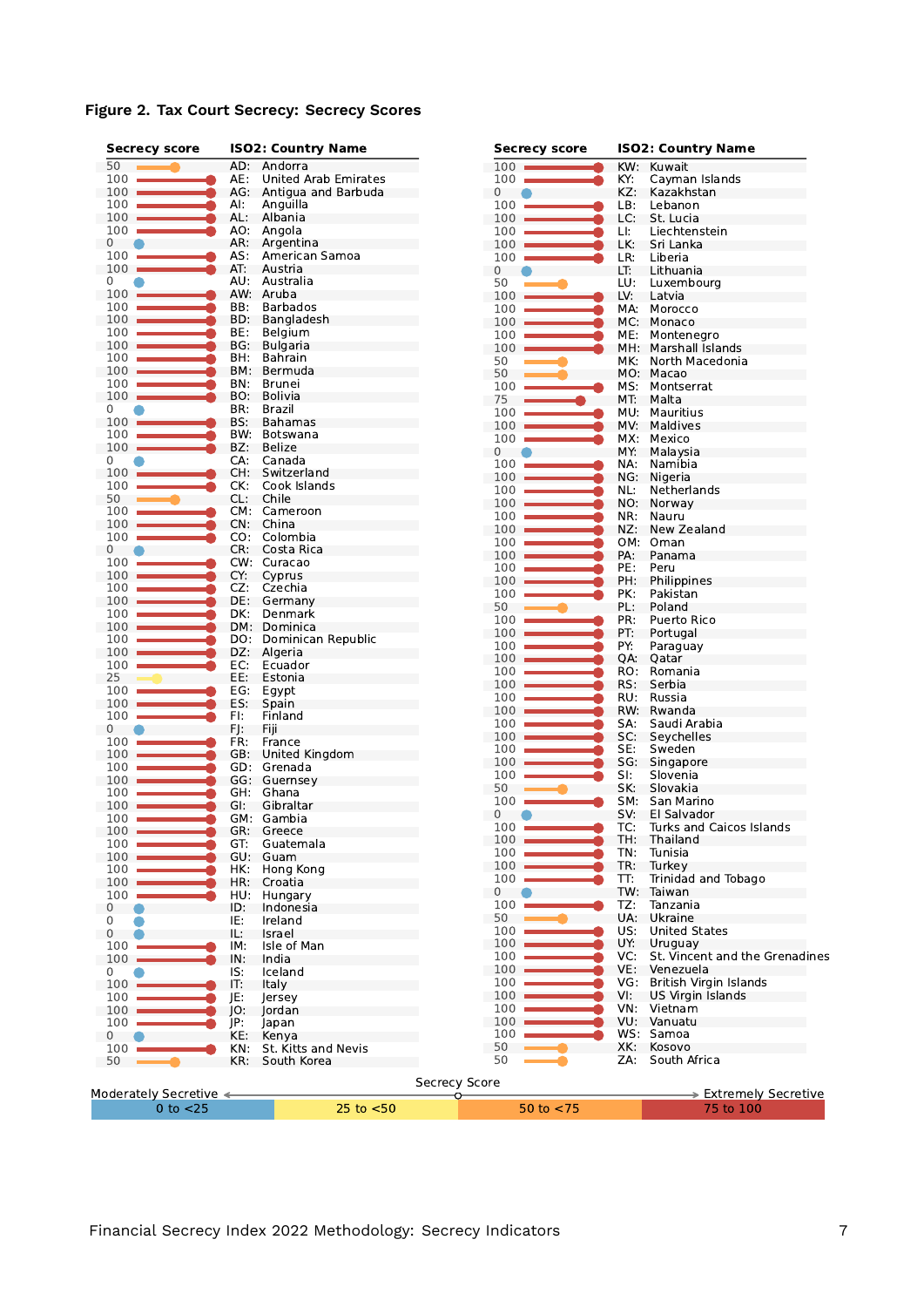<span id="page-7-7"></span>

- <span id="page-7-0"></span>[1.](#page-0-0) In the previous edition of the Financial Secrecy Index of 2020, the secrecy score also comprised an analysis of the openness of court proceedings, lawsuits and trials for criminal and civil or administrative tax matters. The assessment considered whether the public had the right to attend the full proceedings of courts and could not be ordered to leave the court room even if a party invoked tax secrecy, bank secrecy, professional secrecy or comparable confidentiality rules. This component of the indicator has been removed because it was often unclear and very time consuming to determine for each country included in the index which exceptions for public access are available and whether or not they can be justified.
- <span id="page-7-1"></span>[2.](#page-1-1) Tax Justice Network. *TJN Survey*. 2021. URL: [http://fsi.taxjustice.net/fsi2022/TJN- Survey- 2021.pdf](http://fsi.taxjustice.net/fsi2022/TJN-Survey-2021.pdf) (visited on 11/05/2022).
- <span id="page-7-2"></span>[3.](#page-1-2) Randall S. Bocock. *Protection of the Taxpayer in Court Panel Presentation: Introduction of Topics and Privacy Protection of Taxpayers*. Washington, D.C, Oct. 2014. URL: [https://iatj.net/content/congresses/](https://iatj.net/content/congresses/washington2014/Protection_Bocock.pdf) [washington2014/Protection\\_Bocock.pdf](https://iatj.net/content/congresses/washington2014/Protection_Bocock.pdf) (visited on 07/05/2022).
- <span id="page-7-3"></span>[4.](#page-2-0) Sujoy Chatterjee. 'Balancing Privacy and the Open Court Principle: Does de-Identifying Case Law Protect Anonymity?' *Dalhousie Journal of Legal Studies* (2014).
- <span id="page-7-4"></span>[5.](#page-2-1) In Estonia, according to the Code of Criminal Procedure, §408.1(2): "A published decision shall disclose the name and personal identification code or, in the absence of the personal identification code, date of birth of the accused. The personal identification code and name or date of birth of an accused who is a minor are replaced by initials or characters, except in the case the disclosed decision is at least the third one in which the minor is convicted in a criminal offence. A court shall replace the names and other personal data of other persons with initials or characters. A decision shall not disclose the residence of a person".
- <span id="page-7-5"></span>[6.](#page-2-2) According to Taiwan's Judicial Yuan, pursuant to Article 83 of the Court Organic Act: "all levels of courts' judgement/verdicts are, in principle, publicly available. Exceptions may apply to the extent that when there are certain special provisions under laws to stipulate restrictions on the judgments to be made available to public, those laws may include but not be limited to the Protection of Children and Youth Welfare and Rights Act, the Juvenile Delinquency Act, the Sexual Assault Crime Prevention Act, the Sexual Harassment Prevention Act, the Classified National Security Information Protection Act, and the Intellectual Property Court Organization Act. Judgments may stay unavailable to the public or be published by deleting any related personal information when meeting those special provisions under laws. That is, judgments which were issued by criminal tax courts not meeting the above-mentioned exceptions may be kept publicly available." Correspondence with Taiwan's Judicial Yuan, 08.07.2020.
- <span id="page-7-6"></span>[7.](#page-3-1) Tax Justice Network. *Secrecy Indicator 9: Corporate Tax Disclosure*. Tax Justice Network, 2022. URL: [https://fsi.taxjustice.net/fsi2022/KFSI-9.pdf.](https://fsi.taxjustice.net/fsi2022/KFSI-9.pdf)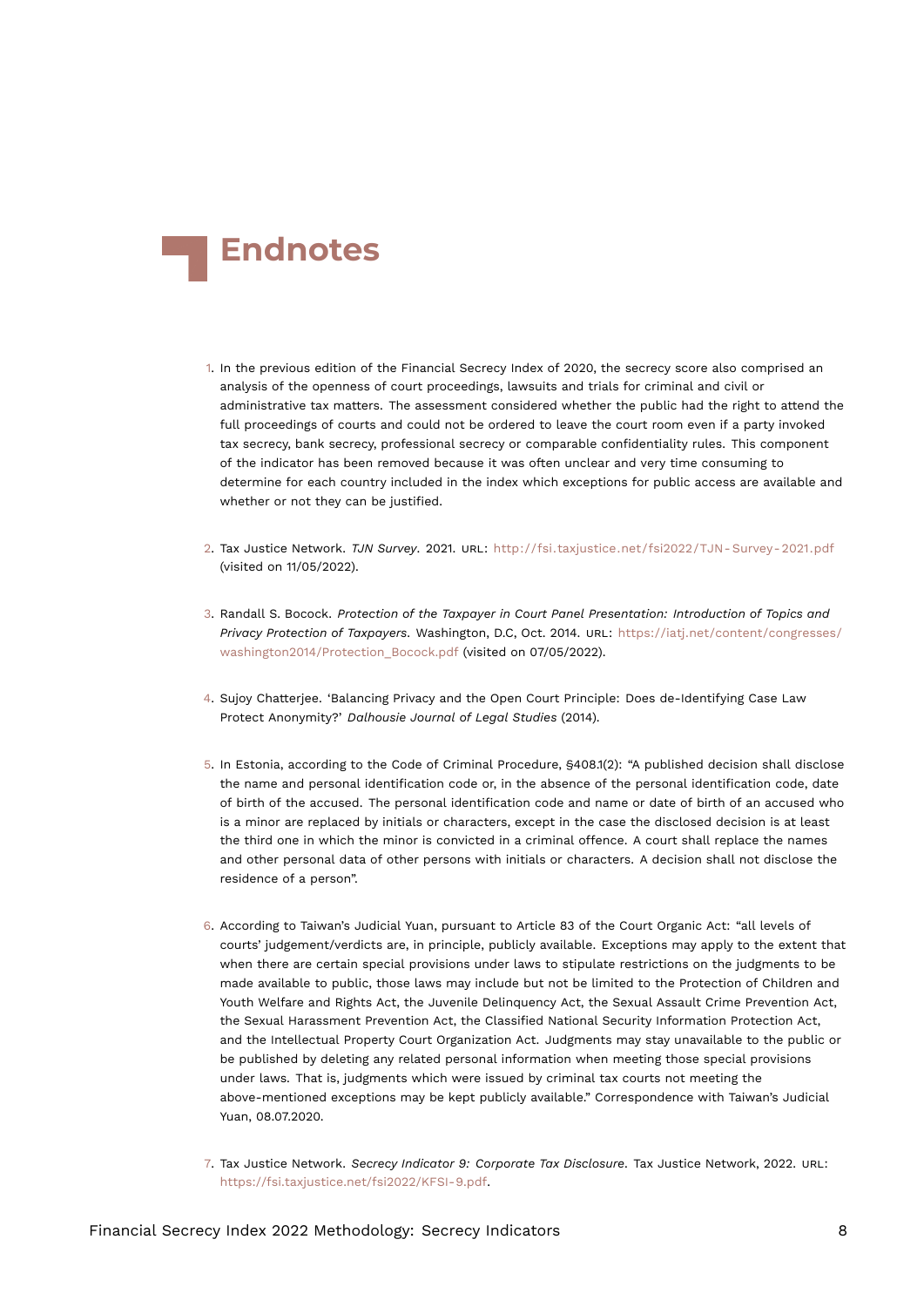- <span id="page-8-3"></span><span id="page-8-2"></span><span id="page-8-0"></span>[8.](#page-3-2) For more information about this see:.<sup>[9](#page-8-1)</sup>
- <span id="page-8-1"></span>[9.](#page-8-2) OpenCorporates. *Open Company Data Index*. 2021. URL: <http://registries.opencorporates.com/> (visited on 08/05/2022).